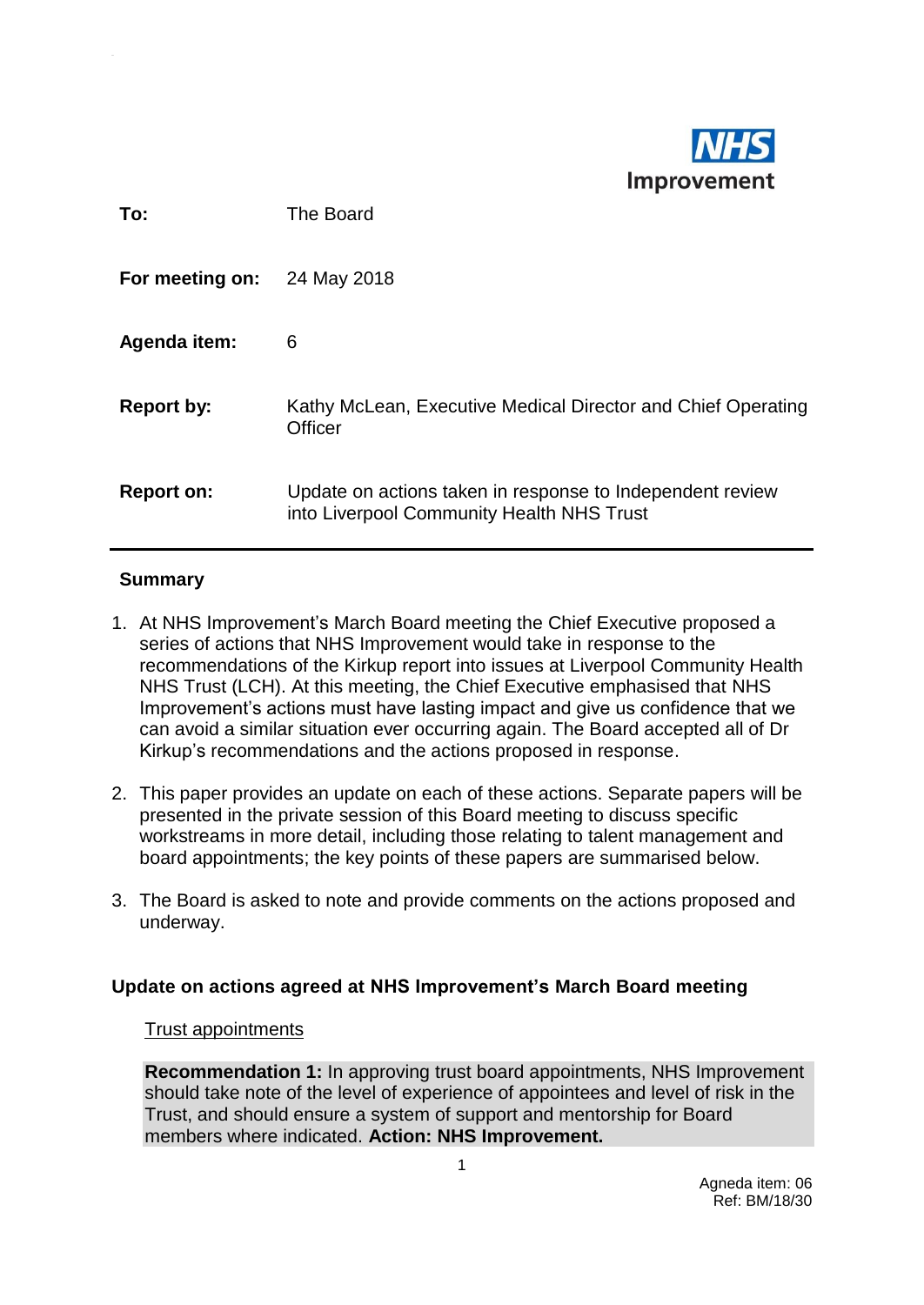**Action agreed in March:** The Chief Executive agreed to review NHS Improvement's role in board appointments in light of Dr Kirkup's findings, and to report back with recommendations at this Board meeting.

4. The Chief Executive will present a paper in the private session of this Board meeting to review NHS Improvement's role in board appointments and has previously stated his belief that NHS Improvement should be playing a greater role in board appointments, as part of work on a broader Talent Management strategy, which is also being discussed by the Board today.

**Action agreed in March:** NHS Improvement will work with other national bodies, including Health Education England and NHS Leadership Academy, to develop an ambitious talent management and professional development offer for the provider sector. The Board supported the proposed ambition to make substantial progress towards building a scale operation by the end of 18/19. We have brought a detailed proposal to this meeting.

5. The Chief Executive will present a paper that summarises the current status of talent management in the NHS, and proposes a greater role for NHS Improvement in this area, as well as a high-level structure for a more coherent, system-wide, approach to the development and management of top talent in the NHS. The paper proposed that NHS Improvement should play a leadership role in developing an integrated strategy for the management of very senior talent in the NHS, which should consider career pathways, appointments, performance management and support / rehabilitation.

#### Assessing the risk facing trusts

**Recommendation 2:** In assessing the level of risk facing a trust, regulators and oversight organisations should take into account the cumulative impact of relevant factors, including a newly established organisation, inexperienced board, cost improvement targets and service acquisitions. **Action: Care Quality Commission (CQC), NHS Improvement, NHS England.** 

**Action agreed in March:** NHS Improvement will work with other national organisations to conduct exercises that 'stress test' our current oversight approach against a range of scenarios. We will use the findings of these exercises, which will be complete by **autumn 2018**, to improve our approach to assessing risk.

- 6. Jeremy Marlow, Executive Director of Operational Productivity, is taking this action forward and designing a series of scenarios that would test our current oversight approach and our ability to identify and respond to a range of potential issues in the provider sector.
- 7. The scenarios will draw on issues we have already faced, as well as risks identified through conversations with a number internal and external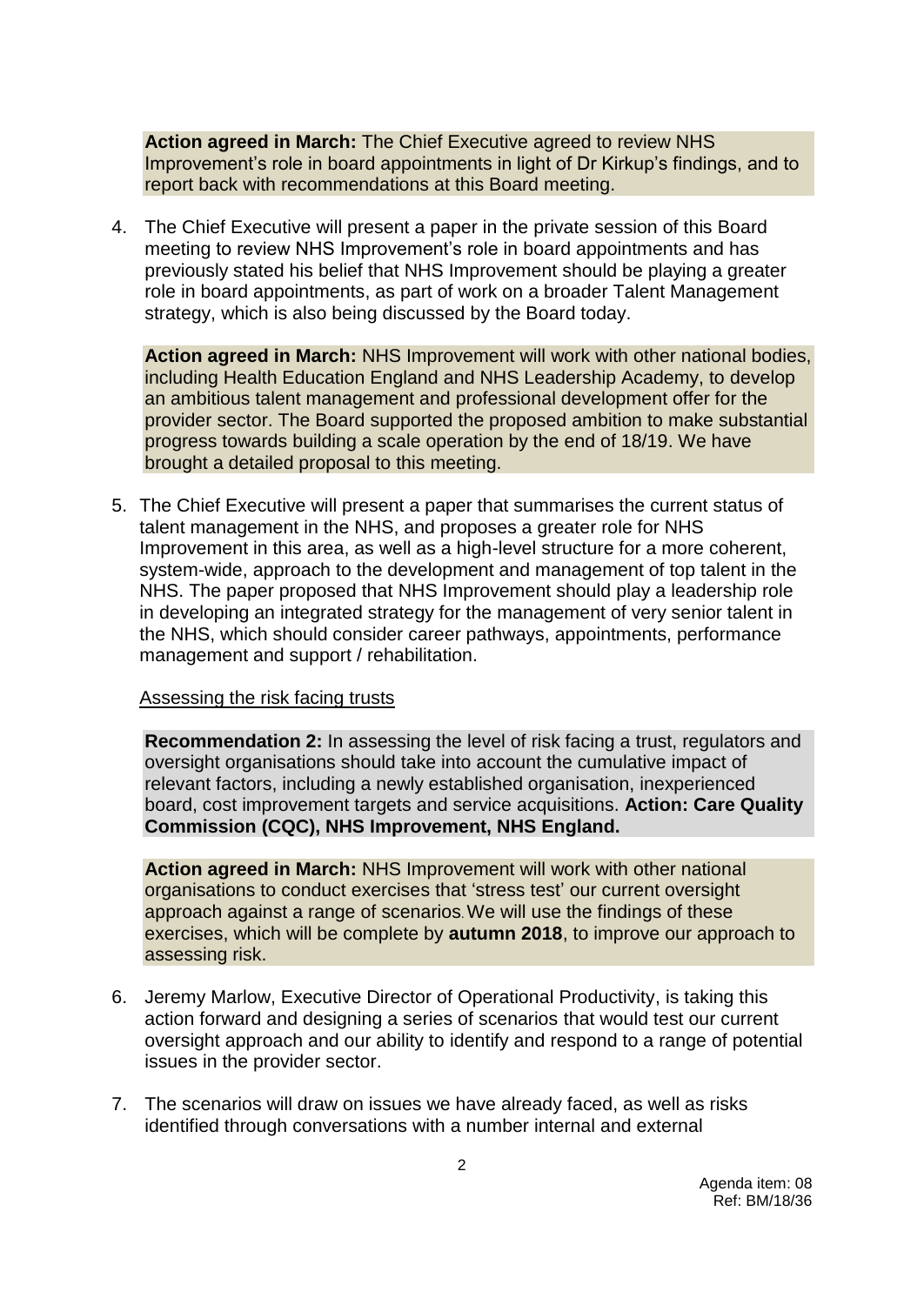stakeholders. The exercises will likely take the form of facilitated workshops with senior NHS Improvement staff, and counterparts in other arm's length bodies. In undertaking this work, the team will draw on CQC and Public Health England (PHE) expertise in scenario modelling and testing.

8. The next step will be for a working group formed of CQC, PHE, NHS Improvement national and regional colleagues and sector leaders to agree a set of scenarios and to conduct the first exercise in the next few weeks. I will report back to the Board on key findings and any actions NHS Improvement or partner organisations should take as a result.

**Action agreed in March:** Based on our judgement of organisational risk, and the credibility of proposed savings, NHS Improvement will seek additional assurance, where appropriate, that robust and clinically-led processes have been followed in the development of cost improvement plans.

- 9. NHS Improvement is providing close support and challenge to trusts as they develop and finalise their operational plans for 2018/19. In particular, we are focusing on ensuring that savings plans are credible and conducive to safe, high quality care, and the executive team collectively are reviewing and providing challenge on operational plans through a series of 'star chamber' meetings. During these meetings, the team will be considering, on a system-by-system basis, whether provider plans as submitted allow for a reasonable and realistic level of patient activity and align with corresponding commissioner plans.
- 10. Efficient use of NHS resources and high quality care for patients are closely linked, and NHS Improvement's Model Hospital portal and Getting It Right First Time programme will help trusts to develop credible efficiency plans that enable the delivery of high quality care.

**Action agreed in March:** NHS Improvement's regional teams are conducting a rapid review of the level of experience and risk in community trusts. Based on the findings of this review, NHS Improvement will take any action required to support specific providers, and will also consider whether any changes are needed to our business-as-usual support for the community sector.

- 11. Regional teams conducted a rapid review of the level of risk and experience in community trusts, where in the vast majority of cases no significant issues were raised. Where higher levels of risk were identified, for example where community trust leadership was new to post, NHS Improvement's regional teams continue to monitor and provide support in the interests of patients.
- 12.However, as we have discussed previously, data relating to community services is generally poorer than for other service types (eg acute, or ambulance), and it is consequently harder to build a balanced picture of risk. Together with the Chief Executive, I propose undertaking a more in-depth, data-led review of the level of experience and risk in community trusts. This exercise should be based on a set of consistent, measurable criteria (for example, CQC inspection findings, staff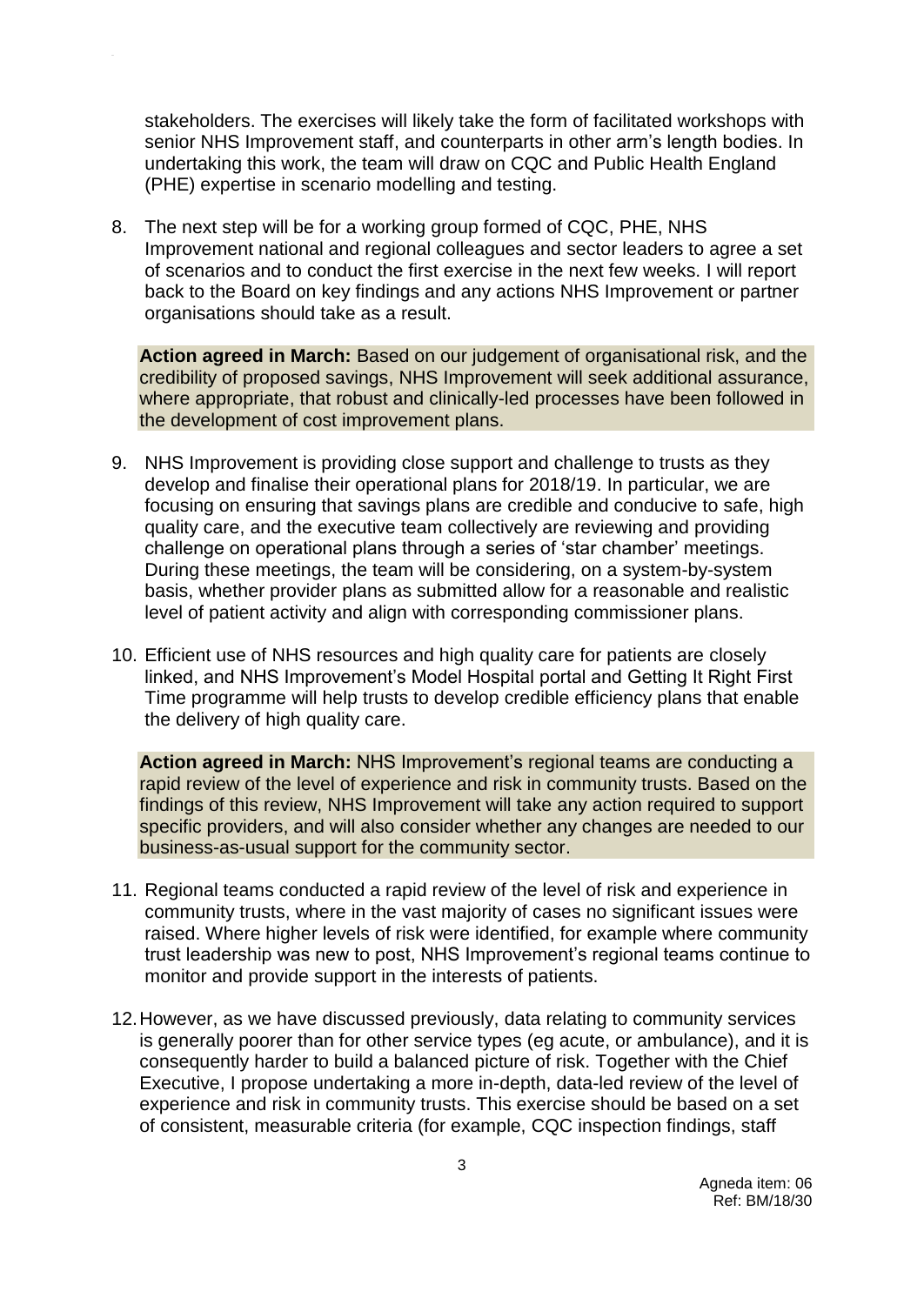survey results, gaps in senior leadership positions, incident reports) and – along with the forthcoming recommendations from Lord Carter's work on Operational Productivity – should inform changes to our oversight and support model for community trusts.

Joint working between oversight organisations

**Recommendation 3:** Regulators and oversight organisations should review how they work together jointly at regional and national level, and implement mechanisms to improve the use of information and soft intelligence more effectively. **Action: Care Quality Commission, NHS Improvement, NHS England.** 

**Actions agreed in March:** The formal programme of work with NHS England will continue at pace over the **spring and summer of 2018** and the Chief Executive will update the Board on progress in **May**.

13. A paper has been presented to the NHS England and NHS Improvement Boards to update them on next steps in our formal programme of work with NHS England.

**Action agreed in March:** NHS Improvement's programme to transform its business systems will launch in **April 2018** and the first changes will be delivered by **late July**.

14. NHS Improvement's programme to transform its business systems is on track to deliver against this timeline.

**Recommendation 4:** Regulators and oversight organisations should ensure that during both local and national reorganisations and reconfigurations, performance and other service information is properly recorded and communicated to successor organisations. **Action: Care Quality Commission, NHS Improvement, NHS England.**

**Action agreed in March:** Our work with NHS England to develop a more integrated approach to regional oversight will address the need to ensure relevant information is passed on to successor organisations locally.

15. I refer to paragraph 13 above, describing the joint working paper which has been presented to the NHS England and NHS Improvement Boards.

**Action agreed in March:** NHS Improvement will review its standard operating procedures for its regulatory support committees to ensure information is collected and codified in a way that supports timely and effective transfer in the event of any changes to national functions.

16. NHS Improvement's governance team has reviewed the information management and record-keeping arrangements for all formal decision-making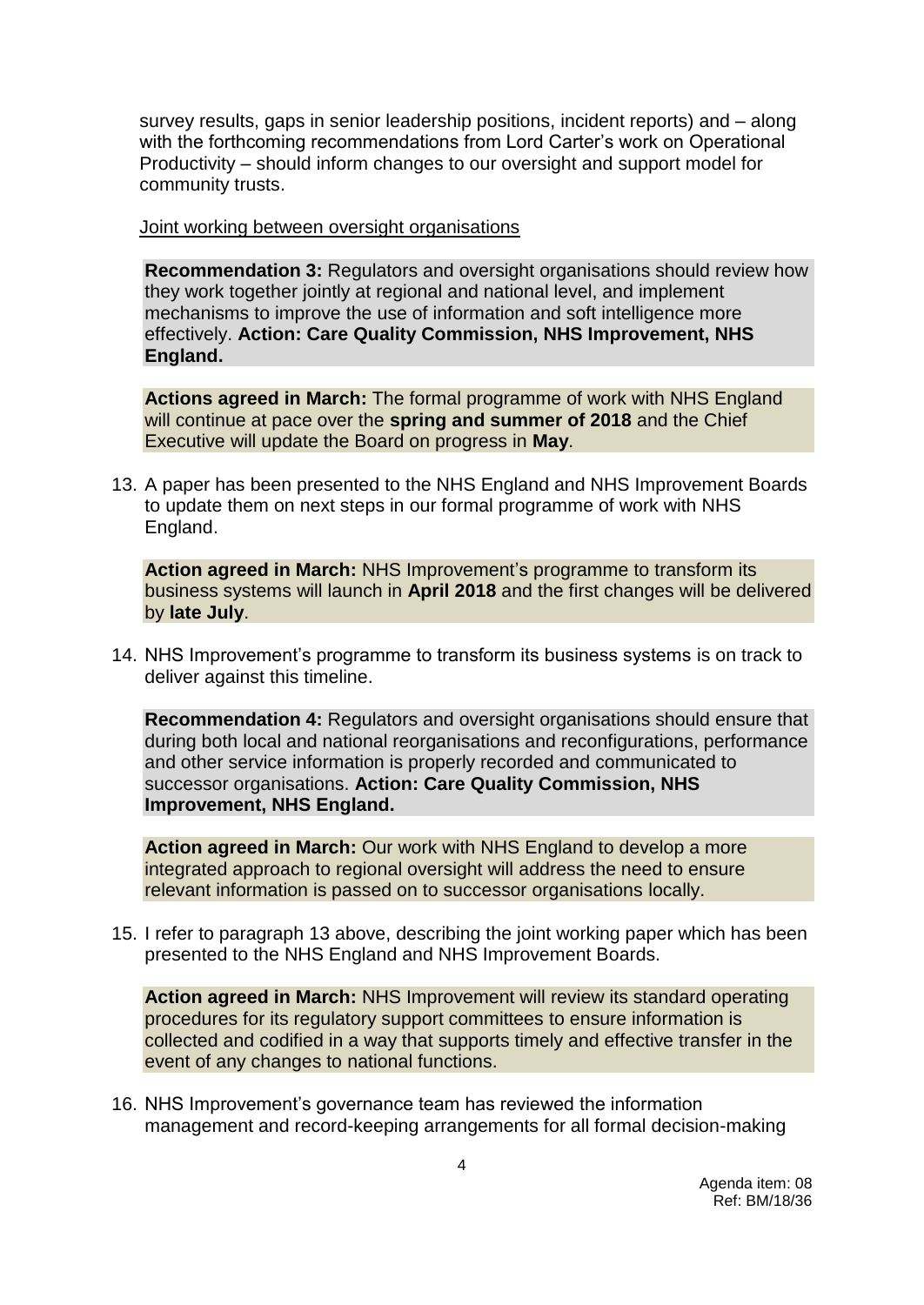committees and confirmed that these meet best practice. I am confident in NHS Improvement's ability to transfer formal records in the event of changes to national functions. The stress-testing exercises described above will also specifically consider the possibility of national and local reorganisation.

17. NHS Improvement's teams also hold a significant amount of management information and 'soft' intelligence that informs our day-to-day business as usual. Our programme of work to define how we can work more closely with NHS includes a workstream to undertake work to ensure there are processes for the auditable, secure and robust transfer of all data, intelligence, records and knowledge in the event of any change in the way national / regional functions are organised.

### Reviewing the handling of Liverpool Community Health NHS Trust incidents

**Recommendation 6**: Organisations taking on former Liverpool Community Health NHS Trust (LCH) services should review the handling of previous Serious Incidents to ensure they have been properly investigated and lessons learned. **Action: Trusts providing former LCH services.**

**Action agreed in March:** NHS Improvement is providing advice to the provider that has to date taken on the most former LCH staff (Mersey Care), to commission and conduct an independently-led review into previous Serious Incidents. We will continue to work with them as the review develops. Based on the findings of the review, NHS Improvement will support the trust, through our various improvement offers, to focus improvement activity on areas of greatest concern.

We will advise other trusts that have taken on former LCH services to take similar action and will support trusts with this.

**Recommendation 7:** Organisations taking on former LCH staff as part of service transfers should review the handling of disciplinary and whistleblowing cases urgently to ensure that they have been properly and appropriately resolved. These organisations should ensure that staff are not placed back into working relationships previously the subject of bullying and harassment. **Action: Trusts providing former LCH services**.

**Action agreed in March:** The provider that has to date taken on the most former LCH staff has confirmed its intention that an independent practitioner will undertake a review of whistleblowing records. For disciplinary investigations, this provider intends to commission an independent HR practitioner to review these. For both issues, we will ask other trusts that have taken on former LCH services to take similar action and will support trusts with these reviews.

NHS Improvement will work with all relevant providers to ensure that staff have appropriate channels to raise grievances and disciplinary cases that may not be identified as part of this exercise, and to ensure these cases are reviewed. We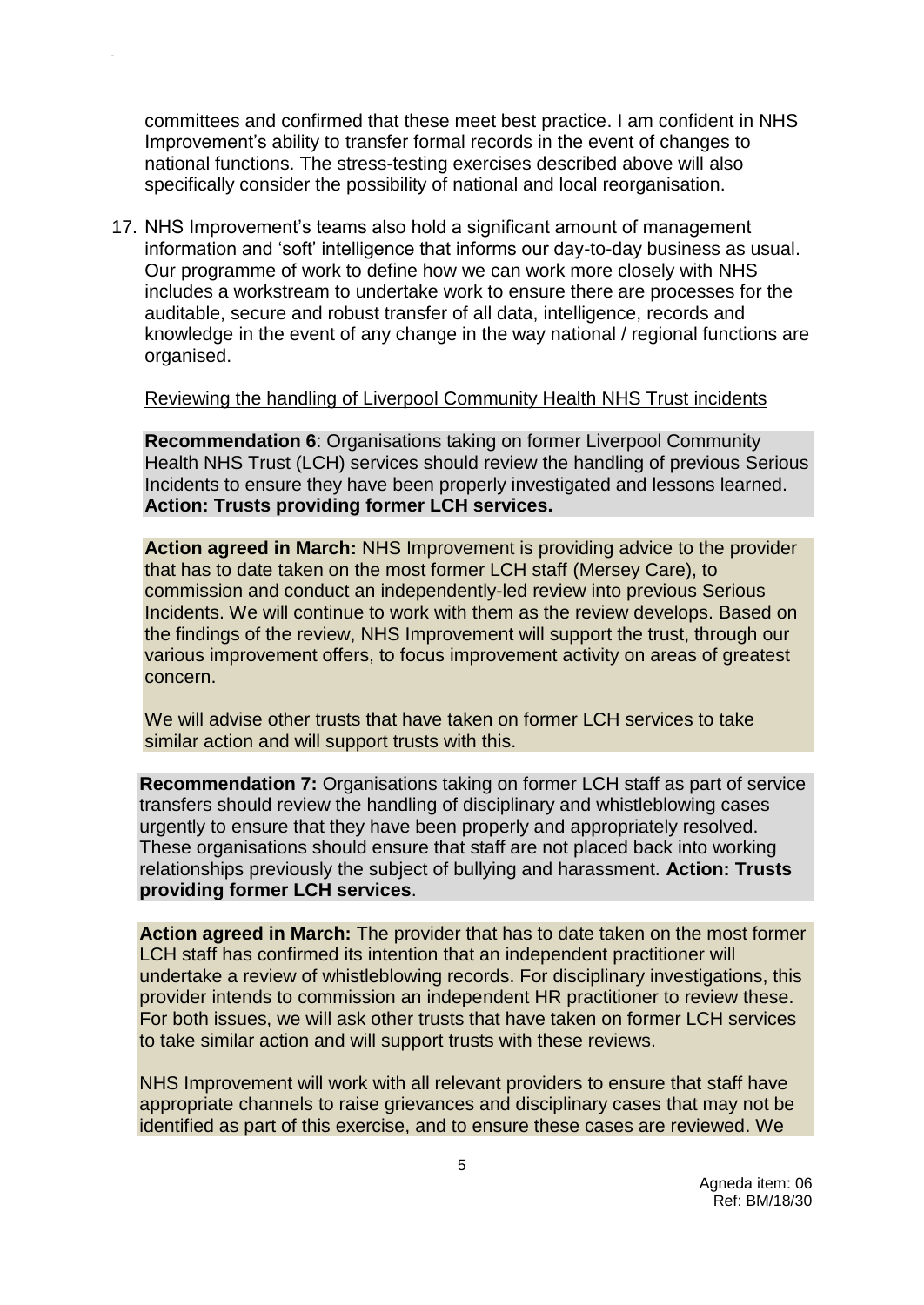will support the trusts to ensure that no individuals are placed in inappropriate working relationships and will ensure that staff can raise concerns on an ongoing basis.

- 18. NHS Improvement has written to all providers of services previously provided by Liverpool Community Healthcare to provide detailed guidance on the implementation of recommendations six and seven from the Kirkup report. It is important that all organisations undertake these investigations to the same standard and the letter described what we would expect from an investigation, and our expectations regarding implementation and assurance.
- 19. We have asked providers to share with us the outcomes and evidence gathered as part of the reviews, including their board reports, by the end of July, and report back on actions they have taken. The reviews are well under way. For instance, Mersey Care (the trust that provides the majority of former LCH services) has set up a Board sub-committee and programme management office dedicated to ensuring implementation of the Kirkup recommendations.
- 20. NHS England and NHS Improvement have contributed £3.1 million to Mersey Care to enable them to engage external support to undertake the reviews and additional capacity to implement improvements in former LCH services in 2018/19. These reviews are now underway and the results will be shared with NHS Improvement by the end of July.
- 21. NHS Improvement's regional and national teams are in regular contact with the providers, and are currently actively supporting two of them directly. We will formally review the support we are offering to these providers in August, when the outcomes of the reviews are known.
- 22. In addition to the guidance and support offered in writing by NHS Improvement in April, my team is meeting with Mersey Care and other trusts inheriting Liverpool Community Health services (as appropriate depending on responses to the letter described above) to follow up on the implementation of the Kirkup recommendations, and provide any further support required.

#### Reviewing the safety and effectiveness of former LCH services

**Recommendation 8:** Reconfigured LCH services should be reviewed after a year to ensure that the services are now safe and effective. **Action: NHS Improvement, NHS England.** 

**Action agreed in March:** The Chief Executive agreed with Dr Kirkup that a review of the relevant services will take place by 31 March 2019, using the joint quality oversight infrastructure established since the period covered by his report. The Chief Executive also committed to publishing the results of this work so that the public can be assured of the safety and efficacy of these services.

23. NHS Improvement is working with Mersey Care, NHS England and CQC to agree how the review of safety and effectiveness of the services should be